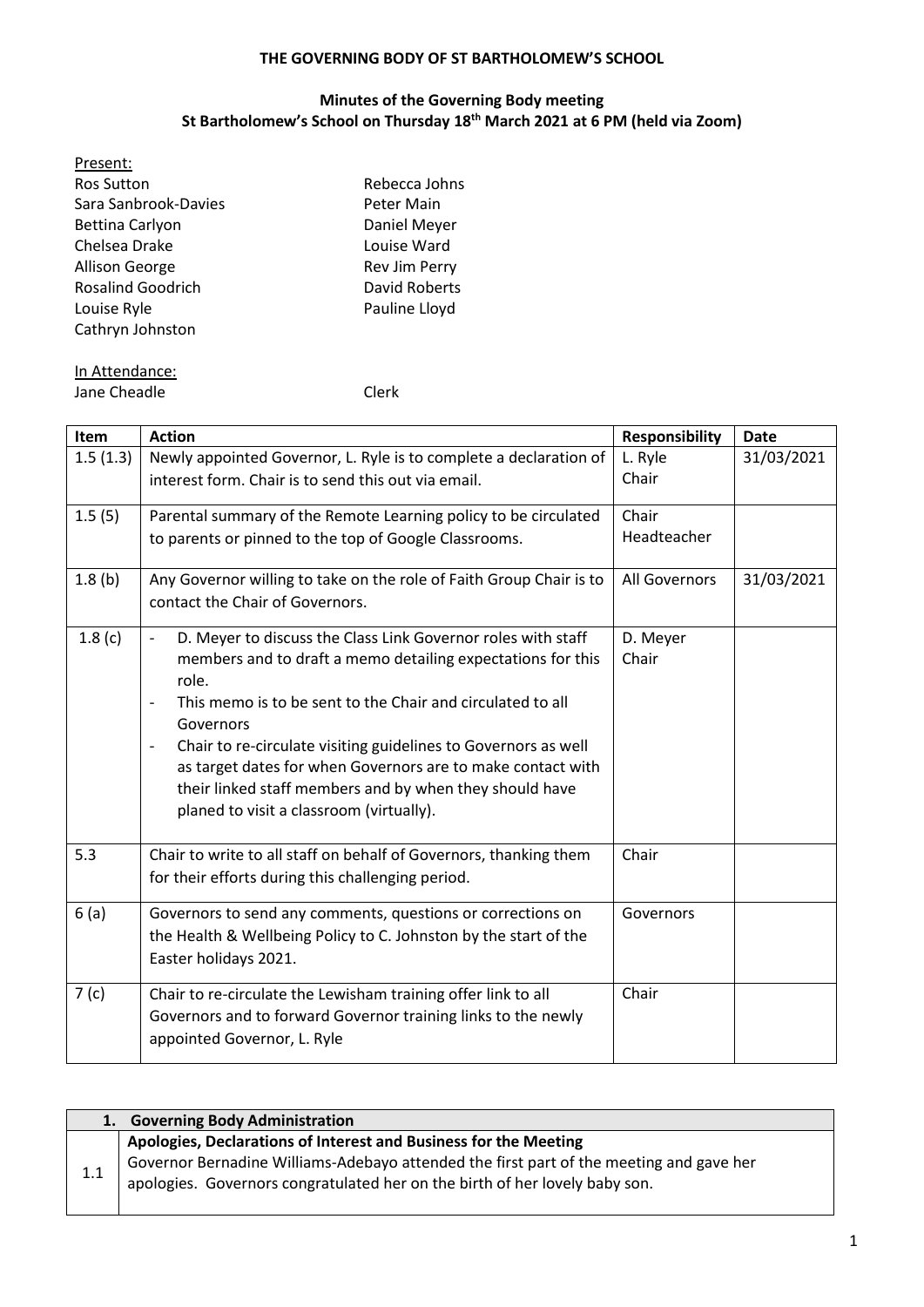| 1.2 |                  | Meeting arrangements including decision making<br>No declarations were made.                                                                                                                                                                                                  |
|-----|------------------|-------------------------------------------------------------------------------------------------------------------------------------------------------------------------------------------------------------------------------------------------------------------------------|
| 1.3 |                  | <b>Business critical decisions</b><br><b>Admissions Policy</b><br>Health & Wellbeing Policy<br>All decisions will be taken by a show of hands.                                                                                                                                |
| 1.4 |                  | The non-confidential minutes of the Governing Body meeting held 28 <sup>th</sup> January 2021<br>Agreed: The minutes of the meeting held 28 <sup>th</sup> January 2021. A copy was signed by the Chair.                                                                       |
|     |                  | Matters arising from the minutes not included on the agenda.                                                                                                                                                                                                                  |
|     | 1.2              | Governors have met to discuss the SDBE MAT proposal. Confidential minutes were sent<br>out and the CEO has been informed of the decision.                                                                                                                                     |
|     | 1.3              | The Headteacher confirmed that all declaration of interest forms are completed and up to<br>date, with the exception of the newly appointed parent Governor.                                                                                                                  |
|     |                  | Action: Newly appointed Governor, Louise Ryle is to complete a declaration of interest<br>form. Chair is to send this to her via email.                                                                                                                                       |
|     | 1.6              | The updated SEND policy and SEND addendum were circulated and agreed via email.                                                                                                                                                                                               |
| 1.5 | 1.7              | Governor Communication: The Chair has set up a WhatsApp group with the sole purpose of<br>notifying Governors of communication in their My USO email account. L. Ryle is to send her<br>phone number to the Chair if she wishes to join this group and receive notifications. |
|     | 2.1 <sub>b</sub> | The Chair has written a letter to parents and carers on behalf of Governors.                                                                                                                                                                                                  |
|     | 2.2              | The Headteacher has circulated the updated risk assessment to Governors for approval via<br>email.                                                                                                                                                                            |
|     | $\sqrt{5}$       | The Remote Learning Policy was agreed by Governors via email.                                                                                                                                                                                                                 |
|     |                  | Action: Drafting and circulation of the parental summary is ongoing.                                                                                                                                                                                                          |
|     | 6                | Health & safety training PowerPoint has been shared on MyDrive.                                                                                                                                                                                                               |
|     | 9                | Governors have agreed to the confidential minutes of the previous meeting via email.                                                                                                                                                                                          |
|     |                  | <b>Governing Body membership</b>                                                                                                                                                                                                                                              |
|     | a.               | Louise Ryle was introduced and given a warm welcome as the newly appointed parent<br>Governor. L. Ryle spoke of her teaching experience and ongoing interest in Governance.                                                                                                   |
| 1.6 |                  | b. The Chair provided an update on the PCC Governor Appointment: the term of Governor D.<br>Roberts has expired. The PCC has asked that D. Roberts continue in place until a PCC<br>Governor election can be held.                                                            |
|     |                  | Agreed: Governors agreed unanimously that D. Roberts should continue on as PCC Governor in<br>the interest of continuity. Governors thanked D. Roberts for agreeing to remain in post.                                                                                        |
| 1.7 |                  | <b>Chair's Actions</b>                                                                                                                                                                                                                                                        |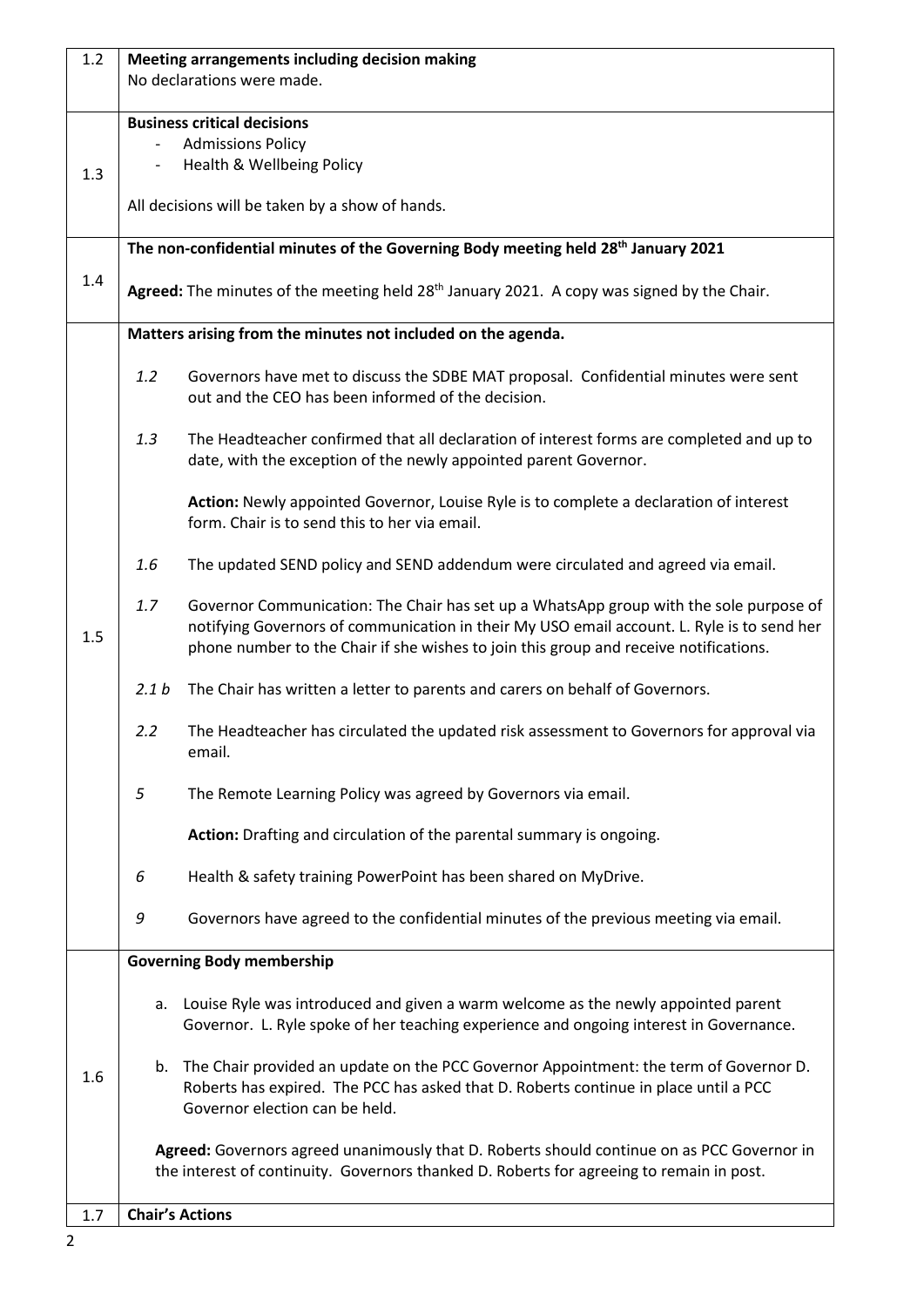|     | SDBE MAT Update (confidential minutes).                                                                                   |
|-----|---------------------------------------------------------------------------------------------------------------------------|
|     | A one-day school closure was agreed for Friday 5th March 2021 with the view of allowing                                   |
|     | preparation time for staff ahead of children returning on the 8 <sup>th</sup> March 2021. The                             |
|     | Headteacher and D. Meyer reported the day been highly useful, allowing for a deep clean                                   |
|     | and staff re-integration. Home learning had been set for all children on that day.                                        |
|     |                                                                                                                           |
|     | <b>Committees</b>                                                                                                         |
|     | a) Committee reports                                                                                                      |
|     |                                                                                                                           |
|     | Children & Learning Committee (CLC)<br>i.                                                                                 |
|     | B. Carlyon reported on the committee meeting held on 3rd March 2021. The Committee                                        |
|     | reviewed the following in detail:                                                                                         |
|     | Safeguarding update, covering the extensive wellbeing work undertaken during lockdown as<br>$\qquad \qquad \blacksquare$  |
|     | well as the preparations for the return of the children.                                                                  |
|     |                                                                                                                           |
|     | PHSE work on friendship (school book: The Boy, the Fox, the Mole and the Horse)                                           |
|     | Children in receipt of the Pupil Premium grant.<br>$\overline{\phantom{a}}$                                               |
|     | The Single Central record is up to date. P. Lloyd is to attend school to review this when<br>$\qquad \qquad \blacksquare$ |
|     | possible.                                                                                                                 |
|     | The Headteacher presented on the recovery curriculum and the focus areas for the return to                                |
|     | school.                                                                                                                   |
|     | ii.<br><b>Resources and Finance Committee meeting</b>                                                                     |
|     | P. Main reported on the committee meeting held on 16 <sup>th</sup> March 2021:                                            |
|     | The new business manager, N. Karim had presented the financial report in preparation for                                  |
|     |                                                                                                                           |
|     | the year closure and submission to the Local Authority.                                                                   |
|     | Then in-year deficit and surplus figures were noted and the school's financial position has                               |
|     | improved significantly from that previously reported.                                                                     |
|     | The anticipated in-year deficit has been revised and there is expected to be an in-year                                   |
|     | surplus of approximately £60K. This is due to the following:                                                              |
|     | Increase in income overall: more EHCP numbers, income from Headteacher<br>$\circ$                                         |
| 1.8 | consultancy and mentoring and success in claiming back some of the C19 costs from                                         |
|     | the Department for Education (Governors noted that the latter evidenced prudent                                           |
|     | school management of the claim and logging of these costs).                                                               |
|     | Reduction of budgeted spending: Maternity leave teachers covered by a<br>$\circ$                                          |
|     | combination of newly recruited NQT staff and existing staff and a reduction in the                                        |
|     | overall training budget (without impacting on the quality or amount of training                                           |
|     | available).                                                                                                               |
|     | There has been a degree of movement in the figures. Budget items are being rationalized                                   |
|     | and clear records put in place by the new business manager, as well as running notes.                                     |
|     | The end of year figures are to be submitted by the 26 <sup>th</sup> Mach 2021 and finalized figures will                  |
|     | be agreed by the Committee via email.                                                                                     |
|     | The Headteacher reported that she had asked the Committee to remain vigilant, noting that                                 |
|     | there remain several anomalies that need to be clarified. Although the Headteacher is                                     |
|     | quietly optimistic, she is mindful of the longer-term financial challenges. The school has                                |
|     | been prudent and the needs of the school have not suffered, however there is still much                                   |
|     | work for the Headteacher and business manager to do. Support is being sought from                                         |
|     | another school's business manager and additional support may need to be brought in to                                     |
|     | support budget setting. The Senior Leadership Team has starting to think about ways of                                    |
|     | strategic re-deployment of staff to avoid any necessity for staff redundancy.                                             |
|     |                                                                                                                           |
|     | Governor Question: If the school continues to have a surplus is there a possibility that this                             |
|     | can be clawed back? The Headteacher reported that savings over 5% will no longer be                                       |
|     | clawed back - a change from previous policy.                                                                              |
|     | Governor Question: Is the maternity cover NQT a trainee or brand new recruit to the school?                               |
|     | The NQT is a new recruit (PGCE, Goldsmith). The Headteacher reported that the staff                                       |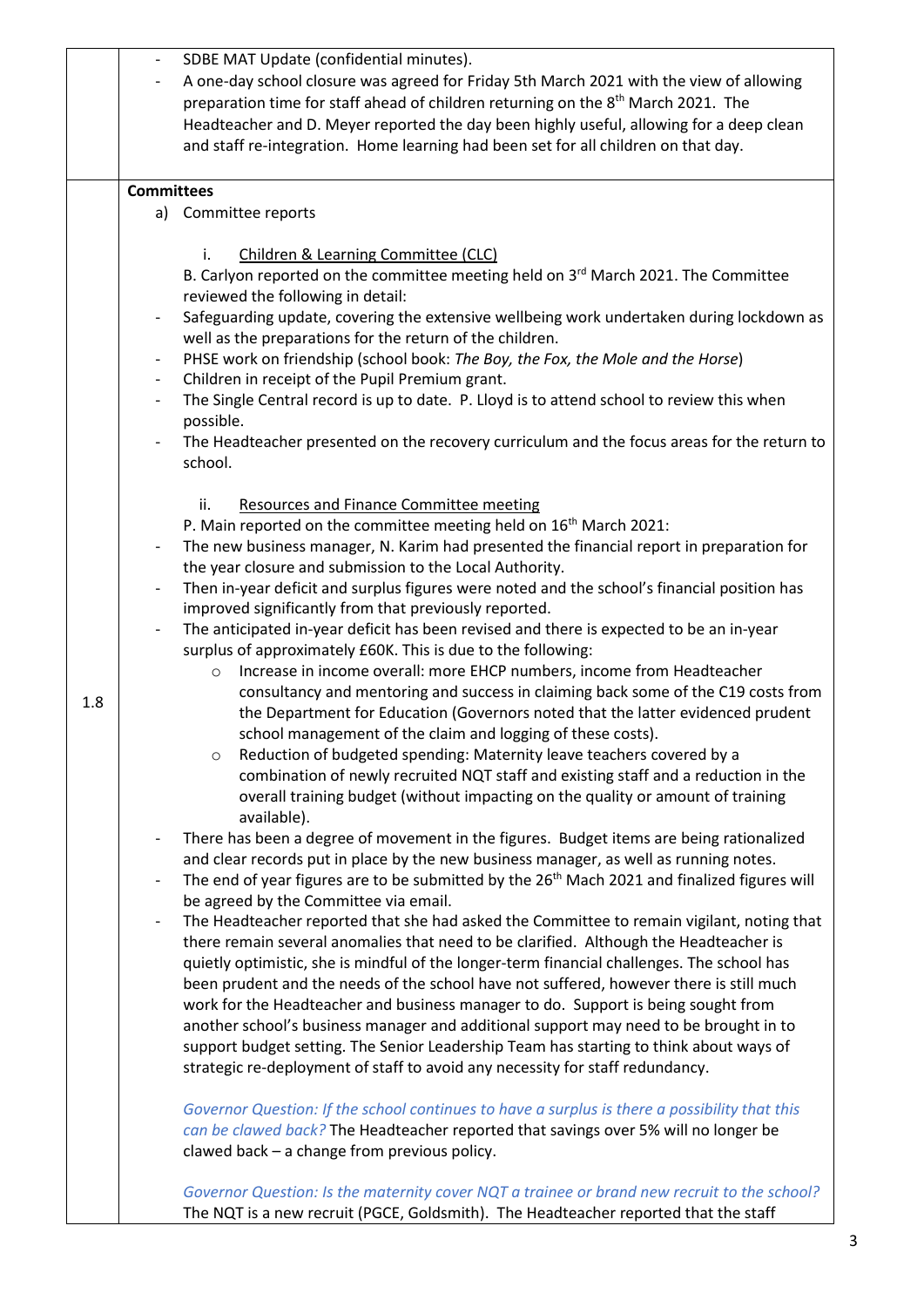member has taken on the Year 6 group with a proactive and energetic approach. The school currently has a Schools Direct trainee in another role. Both are assets to the school.

## *Governor Question: Regarding the surplus, would it be possible for The Friends of St. Bartholomew's to ask for money towards the maintenance fund going forward?* The

Headteacher reported that the surplus would only offset the anticipated deficit the following year. The costs of the school still outweigh its income from the Department for Education. It is not clear whether there will be any requests from The Friends.

Governors thanked the N. Karim, the Headteacher and her team for their continued prudent management of the school's finances.

### iii. Admissions Committee

R. Sutton reported on the recent committee meeting:

- There have been 152 applicants for 60 places. It is not known if these were  $1^{st}$  or  $2^{nd}$  choices at this stage.
- 16 applications were received for foundation places.
- One claim was made for a place on the basis of exceptional medical needs. The child has an existing EHC plan. C. Johnston reported that she and D. Meyer have met with the child and with the Local Authority to request higher banding for the child (F, rather than D).
- One child with an existing EHCP has been accepted (sibling place).
- It is possible that there will be several more children with EHCP's joining the school. Training will be required to respond to their needs and there is sufficient time to plan in advance and manage transitions.

*Governor Question: The report states there was a 62% decrease in 1st and 2nd choices. Is this correct? How does the school relate to other schools in the area with regards to applications for places?* This is a typo and will be corrected. The figure is a 1% decrease. The school is in a much better place than many neighbouring schools and schools in other Local Authorities.

*Governor Question: How many children will join the school with EHCP plans?* Two children are confirmed and there is a potential for a further two children (to be confirmed shortly). In addition, there may be more children that have educational needs that are not yet identified.

*Governor Question: Have any of the marketing discussions had an impact on those putting the school down for 1st and 2nd place? What are the reasons given for choosing the school?*  D. Meyer reported that most parents and carers have said that they heard about the school through word of mouth and informal social media. D. Meyer is of the view that these figures could be further bolstered by a professional video tour of the school (as parents were not able to come in and visit the school before making their choice).

### *Governor Question: The applications for foundation places are low. Is this surprising? And what are the reasons behind this? If it is due to an older congregation, are there plans to boost younger uptake of these places going forward?* The uptake of these places came from

14 other ecumenical bodies as well as St. Bartholomew's Church. P. Lloyd and C. Drake reported on the congregations demographic (primarily older). J. Murphy reported that it was the Church's aim to represent the widest scope of the community as possible, including younger members. Rev. J. Murphy and H. Buckhurst reported on the plans to boost younger uptake (Sunday school and Children's Church).

### Health & Wellbeing Group

C. Johnston reported on recent meeting:

- The children's responses to the questionnaire were positive overall. The questionnaire will be redone to capture their views going forward.
- The group reviewed the universal level of need throughout the school community.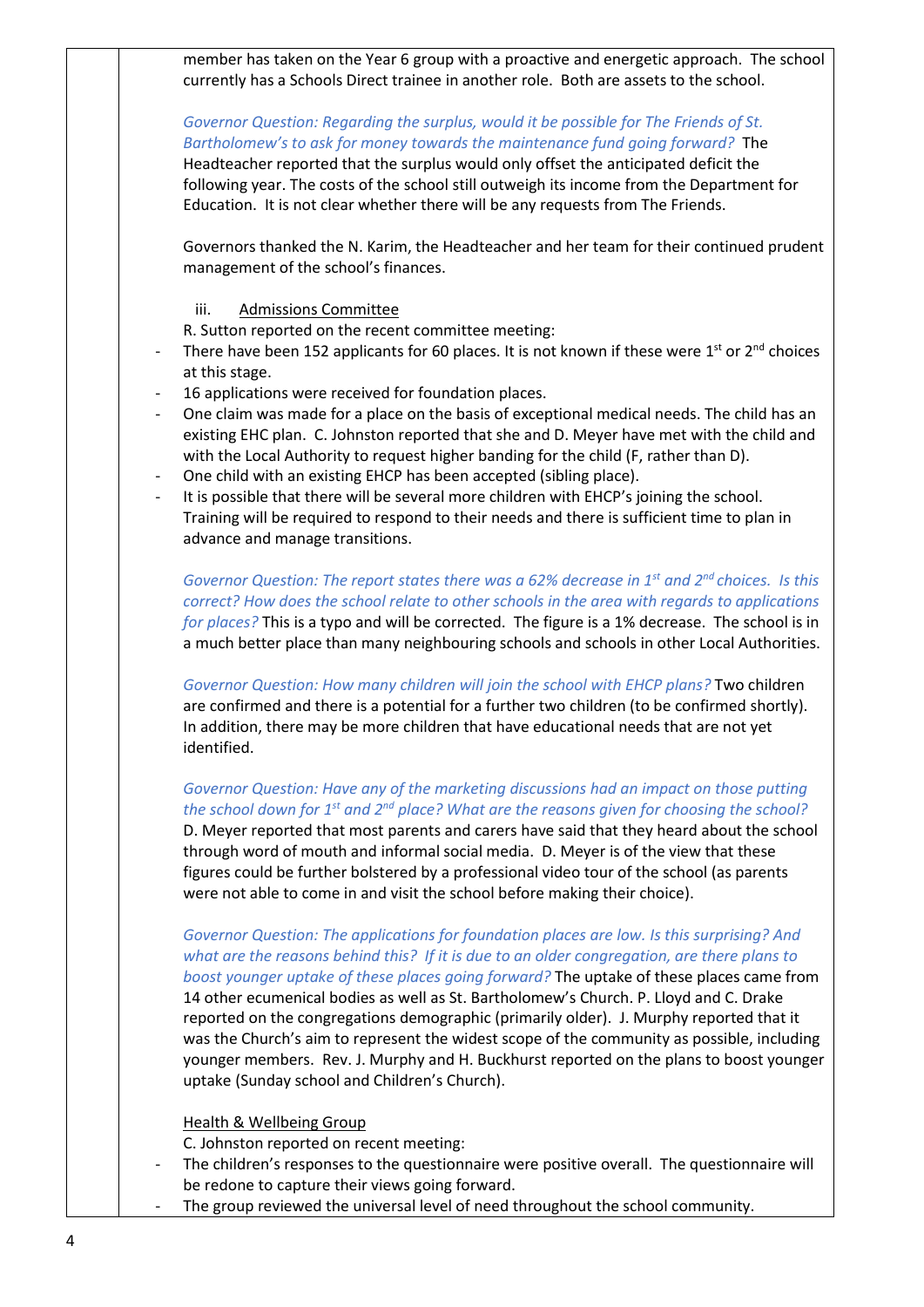|     | The group discussed the supports currently in place, including Mental Health Support Hub<br>referrals.                                                                                                                                                                                                                                                                                                                                                                                                                                                           |
|-----|------------------------------------------------------------------------------------------------------------------------------------------------------------------------------------------------------------------------------------------------------------------------------------------------------------------------------------------------------------------------------------------------------------------------------------------------------------------------------------------------------------------------------------------------------------------|
|     | The Chair of Governors noted that the report highlighted the extensive work that A. Miles, C.<br>Johnston and D. Meyer have undertaken in the interest of the wellbeing of the children.<br>Governors thanked these staff members for their efforts in this highly important area.                                                                                                                                                                                                                                                                               |
|     | <b>Marketing Sub-committee</b><br>P. Main reported on the recent Marketing sub-committee<br>Despite being in an in-year surplus the group's mandate continues.<br>$\overline{\phantom{a}}$<br>The group will focus on numbers further up the school (how to retain or bring others in<br>when places are available).                                                                                                                                                                                                                                             |
|     | b) Committee membership<br>Governors noted that there is a vacancy for the Chair of faith group.                                                                                                                                                                                                                                                                                                                                                                                                                                                                 |
|     | Action: Any Governor willing to take on the role of Faith Group Chair is to contact the Chair<br>of Governors.                                                                                                                                                                                                                                                                                                                                                                                                                                                   |
|     | c) Class Link Governors<br>The Chair reported that a list of Class Link Governors has been uploaded to MyDrive.<br>$\sim$<br>The move to create Class Link Governor roles is due to the difficulties posed to Governor<br>$\overline{\phantom{a}}$<br>monitoring (strategic role) during the successive lockdowns and requirements for social<br>distancing.<br>Governors discussed the need for further clarity regarding this role and targets to be set to<br>$\blacksquare$<br>ensure consistency.                                                           |
|     | Action: D. Meyer to discuss the Class Link Governor roles with staff members and draft a memo<br>detailing expectations of the role. This is to be sent to the Chair and then circulated to all<br>Governors alongside the visiting guidelines and a date for the target (when Governors are to<br>make contact with their linked staff member and by when they should visit a classroom -<br>virtually.                                                                                                                                                         |
| 2.  | <b>Headteacher update</b>                                                                                                                                                                                                                                                                                                                                                                                                                                                                                                                                        |
|     | The Headteacher's report was circulated to all Governors in advance of the meeting.                                                                                                                                                                                                                                                                                                                                                                                                                                                                              |
| 2.1 | Governor Question: The figures on mobility indicate that there have been a lot of children<br>joining the school. Where have they come from and why have they chosen St.<br>Bartholomew's? The reasons are predominantly due to moving into the borough. Some of<br>the children have joined due to re-housing and one has come from abroad.                                                                                                                                                                                                                     |
|     | Governor Question: What is the accurate and up to date Pupil Premium figure? There<br>appears to be discrepancies in the different reports. Is this figure likely to change/increase?<br>There are 57 children in receipt of the Pupil Premium grant at present. The figure was<br>previously 55 (two children have recently been added). The school is aware of several<br>families for whom circumstances have changed recently. As such the figure is likely to<br>increase, going forward.                                                                   |
|     | Governor Question: What are the reasons behind the SEND child who has left the school?<br>Was the school supportive? And were there any other support measures the school could<br>have put in place? The SEN child in Year 1 has been moved to accommodate the family<br>(sibling has place in another school). This was a mutually supportive act and the school was<br>in communication with another church school to manage this process. The SEN child in Year<br>4 has moved, as the mother did not accept that the school had identified a need for their |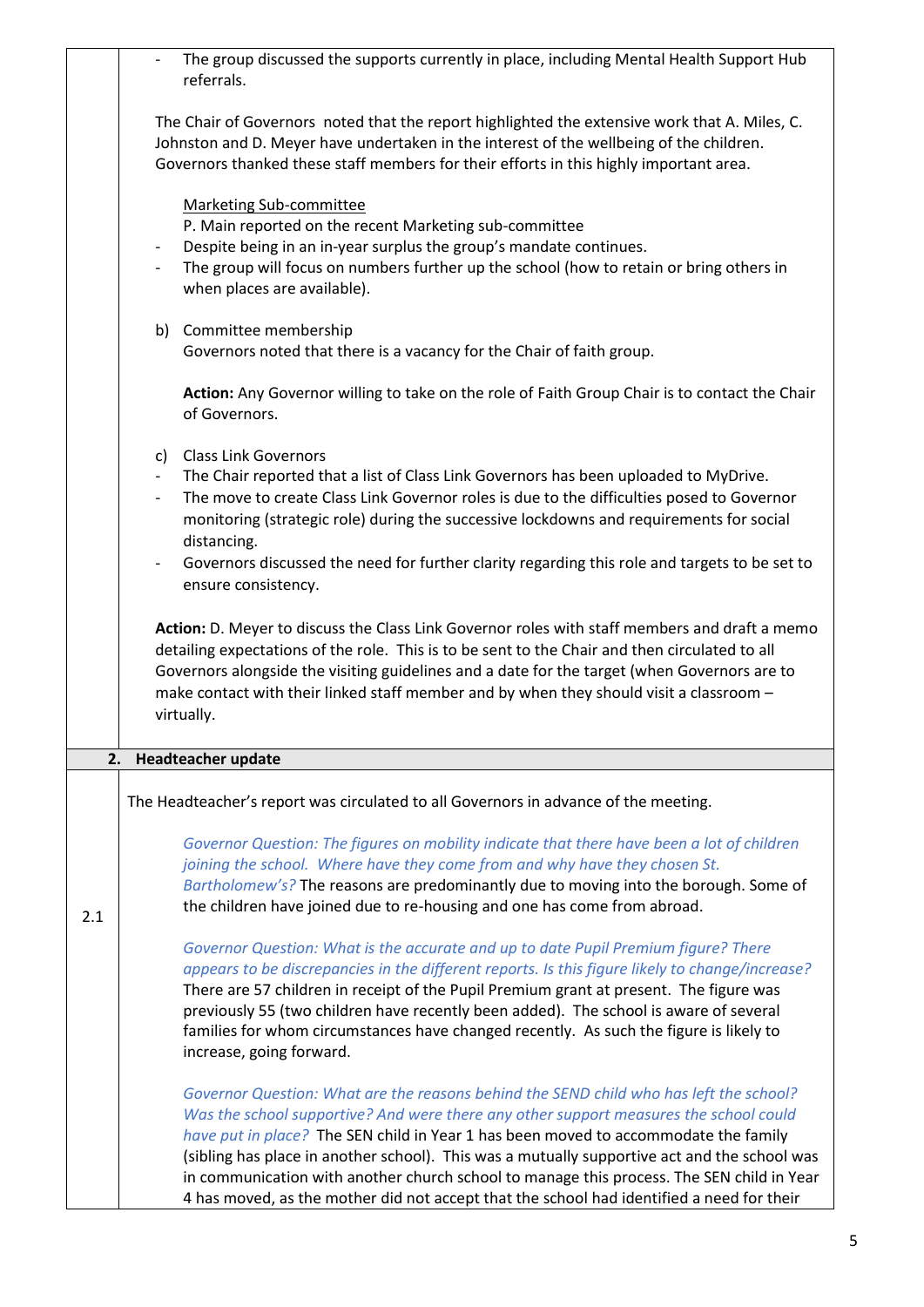child (SEN). The mother has chosen to send her child back to the local school that the child had attended in the past.

*Governor Question: Regarding the wellbeing plan, how does the school plan to identify* 

|     | children? Is this by observation or by what is known about family circumstances? Will the<br>school attempt to identify changes in behaviour from before and after lockdown?<br>C. Johnson and D. Meyers reported that a combination of both would be used to identify<br>children who require further support (observation and knowledge of family circumstance).<br>Drafting a firmer set of criteria for threshold is currently a SENCO action item (SENCO<br>referral form). These will be partly modelled on the Mental Health Support Hub Key<br>Indicators. Information from the parental wellbeing survey and child wellbeing survey will<br>be triangulated with teacher's views to ensure nothing is missed.                                                                  |
|-----|-----------------------------------------------------------------------------------------------------------------------------------------------------------------------------------------------------------------------------------------------------------------------------------------------------------------------------------------------------------------------------------------------------------------------------------------------------------------------------------------------------------------------------------------------------------------------------------------------------------------------------------------------------------------------------------------------------------------------------------------------------------------------------------------|
|     | Governor Question: Does the school plan to publish the recovery plan? The catch-up grant is<br>being used across the school for extra support within the school day (curriculum and<br>classroom). There are currently no plans to publish these plans, however the Headteacher<br>has taken on board Governor advice that the plans should be communicated with parents<br>and carers to alleviate any anxieties.                                                                                                                                                                                                                                                                                                                                                                      |
|     | Governor Question: What are the reasons for the worries reported by certain children in the<br>wellbeing survey regarding someone with a weapon? How is the school supporting these<br>children? This concern came from one particular class. It appears to be linked to the<br>anniversary of the Dunblane school massacre. The children in this class are astute and avid<br>followers of the news. The school has a lockdown alarm but has decided not to rehearse<br>the alarm as this may cause anxiety for children. The children in question have been<br>reassured that the school gates are locked and that adults will step in as per their duty in<br>any such eventuality. The Senior Leadership Team is mindful of this group of children and<br>will continue to monitor. |
|     | Governor Question: Is there a plan to as to how teachers will return form shielding following<br>vaccination? One TA and one teacher are currently shielding. The government guidance is<br>that shielding will officially end on April 1 <sup>st</sup> 2021, however each staff member's individual<br>risk assessment will need to be taken into account. It is not clear how the school will<br>manage the workload after Easter 2021. The Headteacher has been providing cover for<br>much of this, and continued cover by her will not be workable. The Senior Leadership Team<br>is looking into the best ways to strategically manage staff and will await further government<br>guidance.                                                                                       |
|     | Governor Question: What plans are in place to transition back to 'normality' once<br>government guidelines allow (post Covid-19)? All safety measures will remain in place and<br>kept to until September 2021.                                                                                                                                                                                                                                                                                                                                                                                                                                                                                                                                                                         |
|     | Agenda Item: Long-term Covid-19 management                                                                                                                                                                                                                                                                                                                                                                                                                                                                                                                                                                                                                                                                                                                                              |
|     | Governor Question: How are the EAL children being supported at the moment? A program<br>of intensive support is in place. The TA who is shieling is running EAL classes for these<br>children. Some of the catch-up fund has been put towards this. The Race-In to English<br>scheme has been bought into and the TA is making use of this structured programme.                                                                                                                                                                                                                                                                                                                                                                                                                        |
|     | Governors were pleased to note the highly positive attendance figures as well as the book<br>that has been introduced across the school (C. Johnson's idea).                                                                                                                                                                                                                                                                                                                                                                                                                                                                                                                                                                                                                            |
| 2.2 | <b>Covid-19 Risk Assessment Update</b><br>The updated Risk Assessment has been circulated to all Governors in advance of the meeting.                                                                                                                                                                                                                                                                                                                                                                                                                                                                                                                                                                                                                                                   |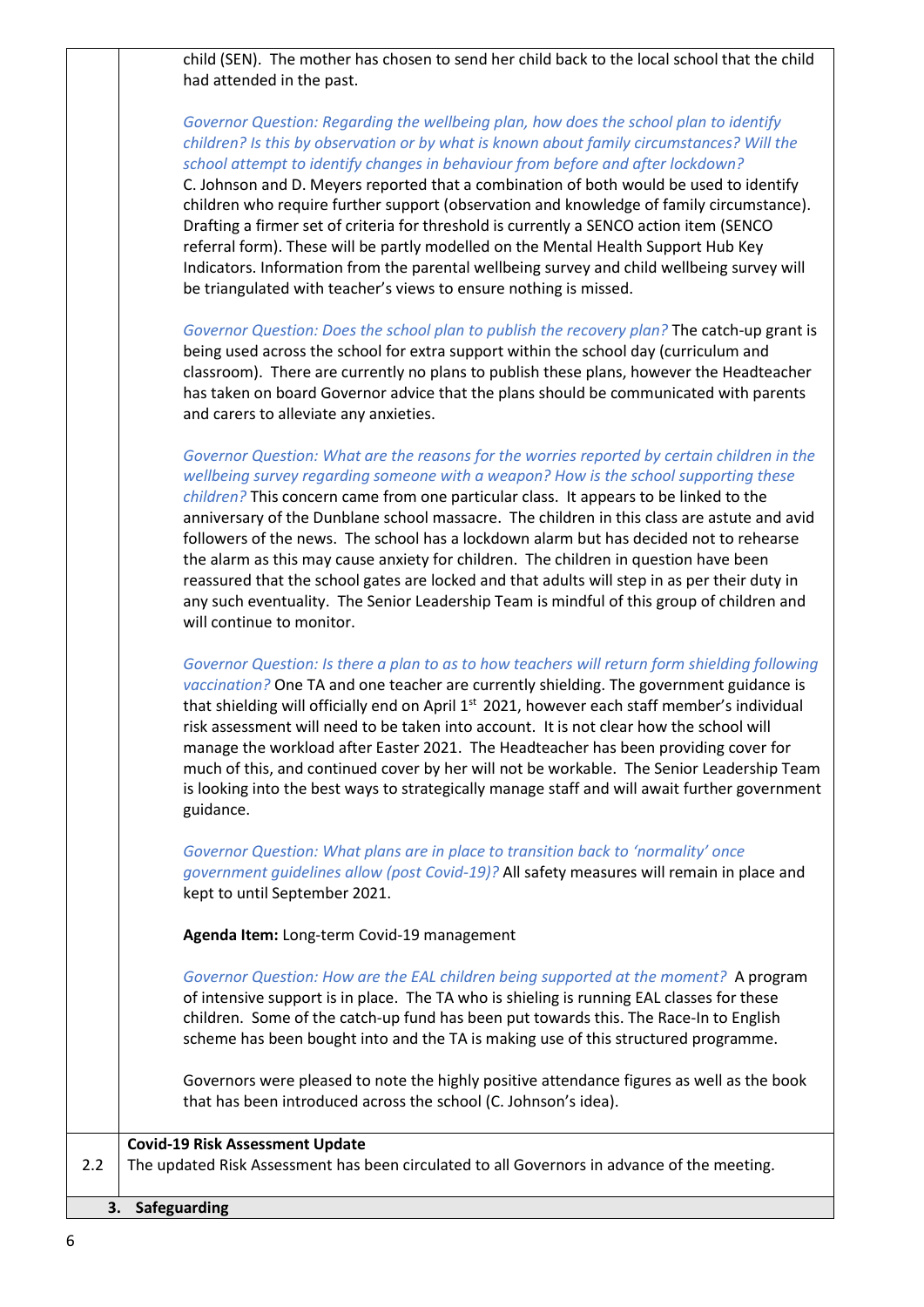| 3.1 | <b>Safeguarding Report</b>                                                                                                                          |
|-----|-----------------------------------------------------------------------------------------------------------------------------------------------------|
|     | The report was circulated in advance. Governors noted the committee report and Safeguarding                                                         |
|     | items included in the Headteacher's report, above.                                                                                                  |
|     |                                                                                                                                                     |
| 3.2 | <b>Health &amp; safety Report</b>                                                                                                                   |
|     |                                                                                                                                                     |
|     | Governors received an update as part of the Headteacher's report, above.                                                                            |
|     |                                                                                                                                                     |
| 3.3 | <b>Contact with families</b>                                                                                                                        |
|     |                                                                                                                                                     |
|     | This was reviewed by the Health & Wellbeing Committee, as reported above. Governors thanked                                                         |
|     | the Senior Leadership Team for their efforts in this regard.                                                                                        |
|     |                                                                                                                                                     |
|     |                                                                                                                                                     |
| 3.4 | <b>Online learning</b>                                                                                                                              |
|     | D. Meyer reported that a number of children are receiving online learning. The school continues to                                                  |
|     | offer this as and when needed.                                                                                                                      |
|     | 4. Finance                                                                                                                                          |
| 4.1 | <b>Finance Update</b>                                                                                                                               |
|     | Committee Report detailed above (Item 1.8.a.ii)                                                                                                     |
|     |                                                                                                                                                     |
| 4.3 | <b>Any Other Critical Finance Matters</b>                                                                                                           |
|     | None                                                                                                                                                |
|     |                                                                                                                                                     |
|     | 5. Staffing                                                                                                                                         |
| 5.1 | <b>Staffing during Covid-19</b>                                                                                                                     |
|     | Shielding staff members (Headteacher report)                                                                                                        |
| 5.2 | <b>Staffing Update</b>                                                                                                                              |
|     | Maternity Governors noted (Headteacher report)                                                                                                      |
|     |                                                                                                                                                     |
| 5.3 | Ongoing support for staff during Covid 19                                                                                                           |
|     | Governors received a detailed update on staff members and the supports in place (as per the                                                         |
|     | Headteacher's report)                                                                                                                               |
|     | Both shielding staff members are currently well supported by Senior Leadership and                                                                  |
|     | their teams.                                                                                                                                        |
|     | The Headteacher reported that overall, staff are reporting less anxiety and appear to                                                               |
|     | be in a good place.                                                                                                                                 |
|     | Staffs are considerably exhausted, however and the Senior Leadership Team is                                                                        |
|     | mindful of the impact that recent changes have had on staff.<br>Professional development meetings have been streamlined to focus on actions for the |
|     | summer term - a robust pupil progress assessment is to be undertaken shortly and                                                                    |
|     | this will inform the strategic use of the catch-up fund.                                                                                            |
|     | The Senior Leadership Team is available to all staff for supportive conversations, both<br>$\overline{\phantom{a}}$                                 |
|     | formal and informal. Staff are aware of this and many make use of Senior Leadership                                                                 |
|     | Team support in this manner.                                                                                                                        |
|     |                                                                                                                                                     |
|     | Action: Chair to write to all staff on behalf of Governors, thanking them for their efforts                                                         |
|     | during this challenging period.                                                                                                                     |
|     |                                                                                                                                                     |
| 6.  | <b>Policies</b>                                                                                                                                     |
|     |                                                                                                                                                     |
|     | Health & Wellbeing Policy<br>а.                                                                                                                     |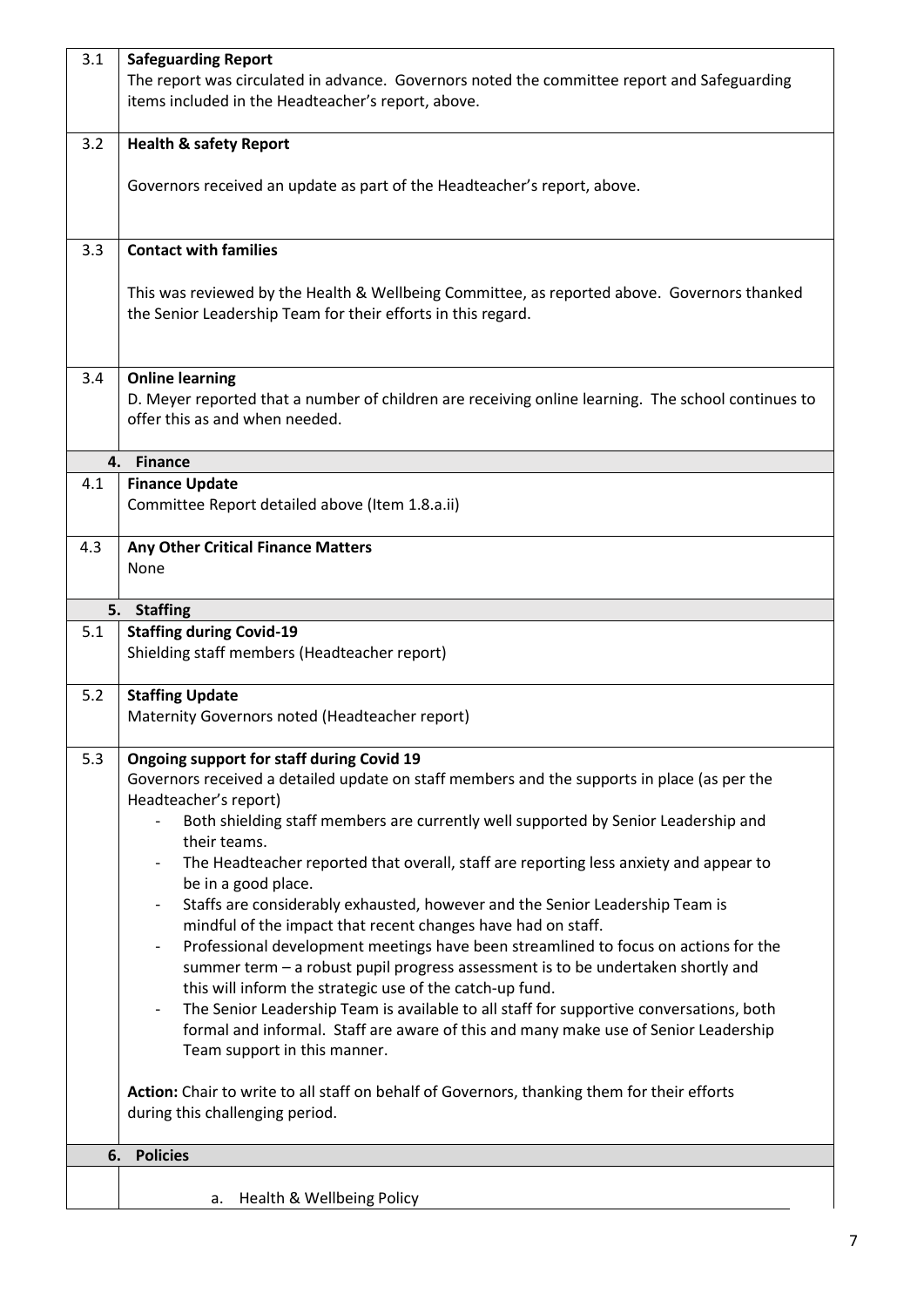Governors reviewed and discussed the proposed updates to the Health & Wellbeing policy. The policy is to be discussed at the upcoming Health & Wellbeing committee meeting and brought to Governors for ratification at their next meeting. **Action:** Governors to send any comments, questions or corrections on the Health & Wellbeing Policy to C. Johnston by the start of the Easter holidays 2021. **Next Agenda Item**: Health & Wellbeing Policy b. Admissions Policy Governors reviewed and discussed the proposed updates to the Admissions policy. Governors engaged in a frank and detailed discussion regarding the possible changes to the criteria for siblings: What would the purpose of the policy be if changed (ease of transport for families, cohesive school community, fairness)? - Would there be any unforeseen impacts of a change to the current siblings admission policy (such as a change to the socio-economic diversity or geographic demographic)? - Should the policy include a reference, signposting to the policy detailing in-year admissions? These questions are to be debated by the Admissions committee and a draft updated policy is to be brought back to Governors at their next meeting. **Next Agenda Item:** Admissions Policy (siblings) 7. **Governor Activities and Training** a) Governor Monitoring Link Governor roles discussed above (Item 1.c) b) Governor Training Reports B. Carlyon reported that she has undertaken the Effective Chair training. This training had been helpful and full of insightful points. B. Carlyon reported that she has recently undertaken the Dyslexia Friendly Classroom training. P. Lloyd reported that she undertakes regular safeguarding training as part of her Professional role. Revd. J. Murphy is shortly due to undertake NSPCC training on Safer Recruitment. D. Meyer has signed up for the Unconscious Bias training to be held online on 29<sup>th</sup> March 2021. B. Carlyon highly recommended the Unconscious Bias training for all Governors. c) Governor to identify future training needs **Action:** Chair to re-circulate the Lewisham training offer link to Governors and to forward Governor training links to newly appointed Governor, L. Ryle **8. Health and Safety** Detailed report and discussion above, under both the Committee reports and report of the Headteacher. **9. Next meeting dates and agenda items**  9.1 Governing Body meeting dates 2020/21 Thurs  $6<sup>th</sup>$  May 2021 at 6.30pm • Thurs  $1<sup>st</sup>$  July 2021 at 6.30pm